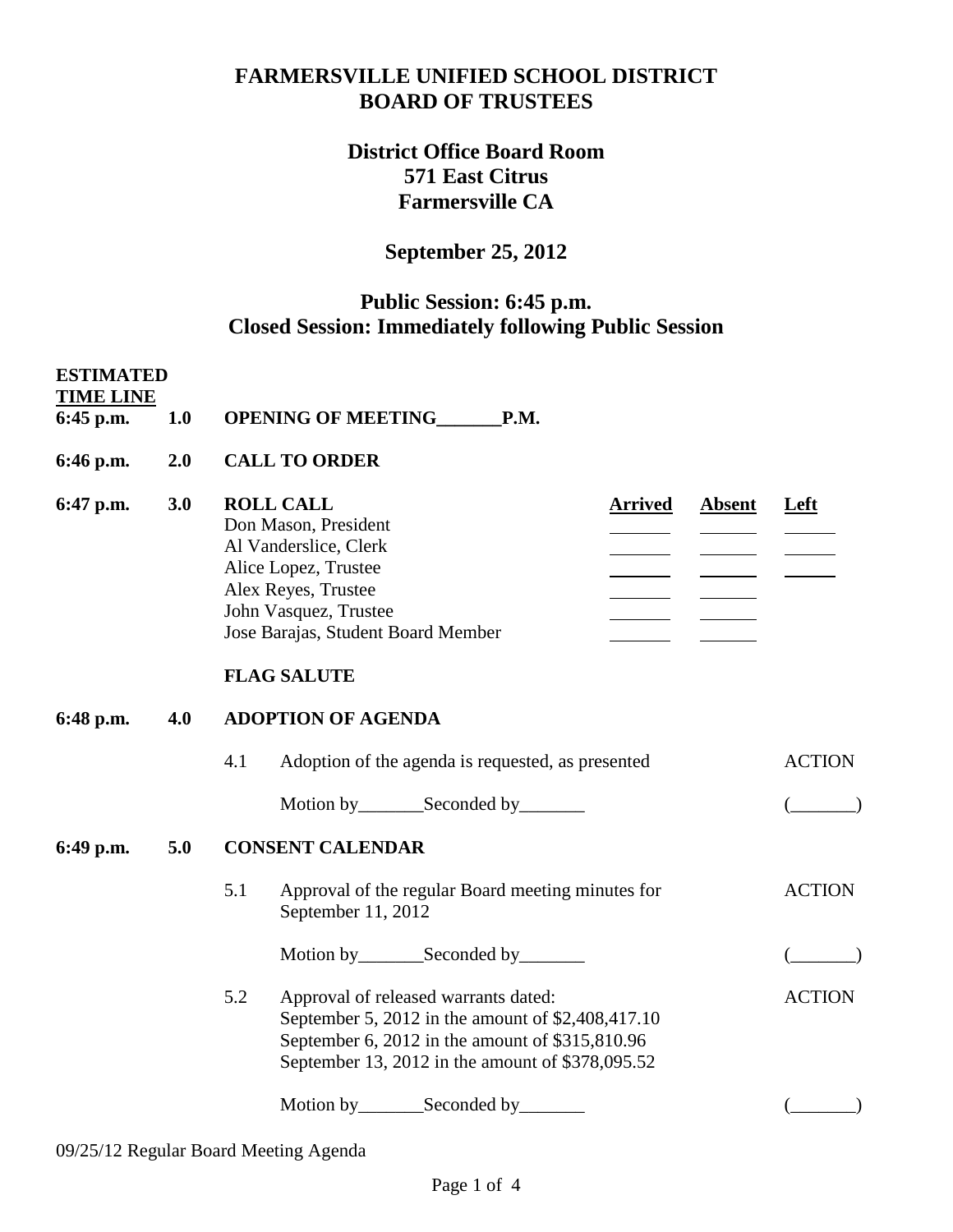| $6:51$ p.m. | 6.0         | <b>AWARDS/PRESENTATIONS</b>                                                                                                                                                                                                                                                                                                                                                                                  |               |  |  |
|-------------|-------------|--------------------------------------------------------------------------------------------------------------------------------------------------------------------------------------------------------------------------------------------------------------------------------------------------------------------------------------------------------------------------------------------------------------|---------------|--|--|
|             |             | 6.1<br><b>Student Board Member Report</b>                                                                                                                                                                                                                                                                                                                                                                    |               |  |  |
|             |             | 6.2<br>Billie Shawl, Tulare County Child Abuse Prevention                                                                                                                                                                                                                                                                                                                                                    |               |  |  |
| 6:56 p.m.   | 8.0         | <b>PUBLIC COMMENTS</b>                                                                                                                                                                                                                                                                                                                                                                                       |               |  |  |
|             |             | Members of the public may address the Board on any agenda<br>item or other item of interest within the subject matter<br>jurisdiction of the Board, before or during the governing<br>board's consideration of the item. The Board is not able to<br>discuss or take action on any item not appearing on the agenda.<br>A three minute time limit will be imposed on public input<br>for individuals/issues. |               |  |  |
|             |             | 8.1<br>Farmersville Pop Warner Program                                                                                                                                                                                                                                                                                                                                                                       |               |  |  |
|             |             | 8.2<br>Ricardo Maldonado: Farmersville Youth Soccer League<br>Soccer Field Use Field Reduction/Waiver of Fees                                                                                                                                                                                                                                                                                                | <b>ACTION</b> |  |  |
|             |             | Motion by __________ Seconded by _________                                                                                                                                                                                                                                                                                                                                                                   |               |  |  |
| $7:05$ p.m. | <b>10.0</b> | K-8 ISSUES                                                                                                                                                                                                                                                                                                                                                                                                   |               |  |  |
|             |             | 10.1<br>Approval to attend AVID Workshops in Fresno, CA on:<br>October 24, 2012; November 29, 2012, February 7, 2013<br>and March 20, 2013                                                                                                                                                                                                                                                                   | <b>ACTION</b> |  |  |
|             |             |                                                                                                                                                                                                                                                                                                                                                                                                              |               |  |  |
| $7:07$ p.m. | <b>11.0</b> | <b>HIGH SCHOOL ISSUES</b>                                                                                                                                                                                                                                                                                                                                                                                    |               |  |  |
|             |             | 11.1<br>Approval to attend CA Science Teachers' Conference<br>on October 18-21, 2012 in San Jose, CA                                                                                                                                                                                                                                                                                                         | <b>ACTION</b> |  |  |
|             |             | Motion by __________ Seconded by _________                                                                                                                                                                                                                                                                                                                                                                   |               |  |  |
|             |             | 11.2<br>Approval to attend ACSA 2012 Leadership Summit<br>on November 8-10, 2012 in San Diego, CA                                                                                                                                                                                                                                                                                                            | <b>ACTION</b> |  |  |
|             |             | Motion by__________Seconded by__________                                                                                                                                                                                                                                                                                                                                                                     |               |  |  |
| $7:10$ p.m. | <b>12.0</b> | <b>CURRICULUM</b>                                                                                                                                                                                                                                                                                                                                                                                            |               |  |  |
|             |             | 12.1<br>Public Hearing: Sufficiency of Pupil Textbooks &<br><b>Instructional Materials</b>                                                                                                                                                                                                                                                                                                                   |               |  |  |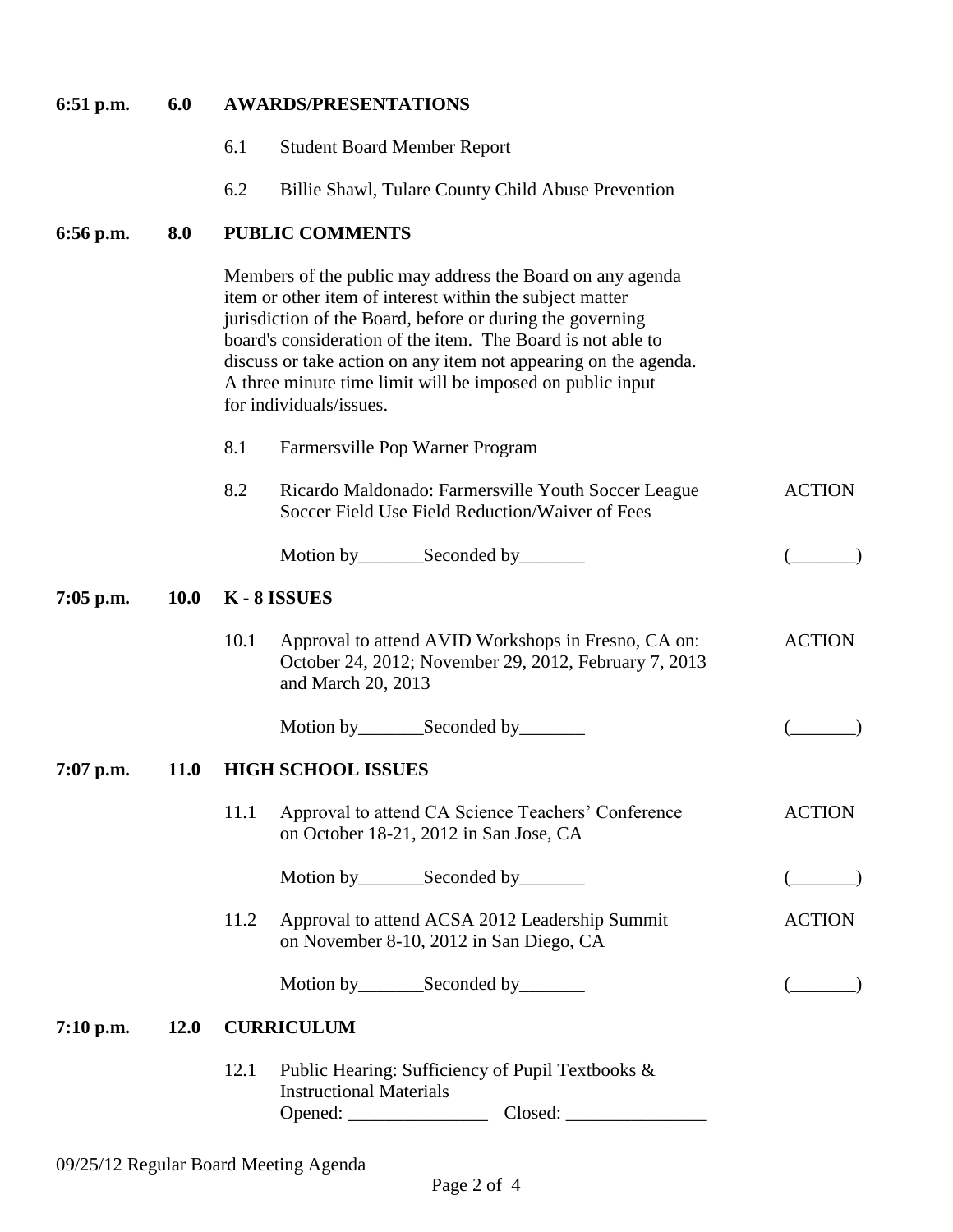|             |             | 12.2                  | Adoption of Resolution #07-09-25-12 Determining the Pupils<br>Have Sufficient Textbooks or Instructional Materials for the<br>2012-2013 School Year | <b>ACTION</b> |  |  |  |  |
|-------------|-------------|-----------------------|-----------------------------------------------------------------------------------------------------------------------------------------------------|---------------|--|--|--|--|
|             |             |                       | Motion by __________ Seconded by _________                                                                                                          |               |  |  |  |  |
|             |             | 12.3                  | ASES and ASSETS - Boys and Girls Clubs of the Sequoias<br>Agreement                                                                                 | <b>ACTION</b> |  |  |  |  |
|             |             |                       | Motion by __________ Seconded by _________                                                                                                          |               |  |  |  |  |
|             |             | 12.4                  | Approval to attend Assessment & Accountability Information<br>Meeting on October 1, 2012 in Sacramento, CA                                          | <b>ACTION</b> |  |  |  |  |
|             |             |                       | Motion by__________Seconded by_________                                                                                                             |               |  |  |  |  |
| $7:15$ p.m. | 13.0        |                       | <b>PERSONNEL</b>                                                                                                                                    |               |  |  |  |  |
|             |             | 13.1                  | Approval of personnel items as per the board transmittal form                                                                                       | <b>ACTION</b> |  |  |  |  |
|             |             |                       | Motion by__________Seconded by_________                                                                                                             |               |  |  |  |  |
| $7:17$ p.m. | <b>14.0</b> | <b>BOARD BUSINESS</b> |                                                                                                                                                     |               |  |  |  |  |
|             |             | 14.1                  | Consideration of any item any member of the Board<br>wishes to have on the agenda for the next meeting                                              |               |  |  |  |  |
| $7:20$ p.m. | <b>15.0</b> |                       | <b>BUSINESS SERVICES</b>                                                                                                                            |               |  |  |  |  |
|             |             | 15.1                  | Adoption of Resolution #06-09-25-12 for Joint Powers<br>Agreement to Obtain Legal Services from Tulare County<br>Counsel                            | <b>ACTION</b> |  |  |  |  |
|             |             |                       |                                                                                                                                                     |               |  |  |  |  |
|             |             | 15.2                  | Approval to attend Budget Workshop on September 28, 2012<br>in Fresno, CA                                                                           | <b>ACTION</b> |  |  |  |  |
|             |             |                       | Motion by __________ Seconded by _________                                                                                                          |               |  |  |  |  |
|             |             | 15.3                  |                                                                                                                                                     |               |  |  |  |  |
|             |             | 15.4                  | <b>ACTION</b>                                                                                                                                       |               |  |  |  |  |
|             |             |                       | Motion by__________Seconded by__________                                                                                                            |               |  |  |  |  |
|             |             |                       |                                                                                                                                                     |               |  |  |  |  |

# **7:23 p.m. 16.0 OTHER BUSINESS**